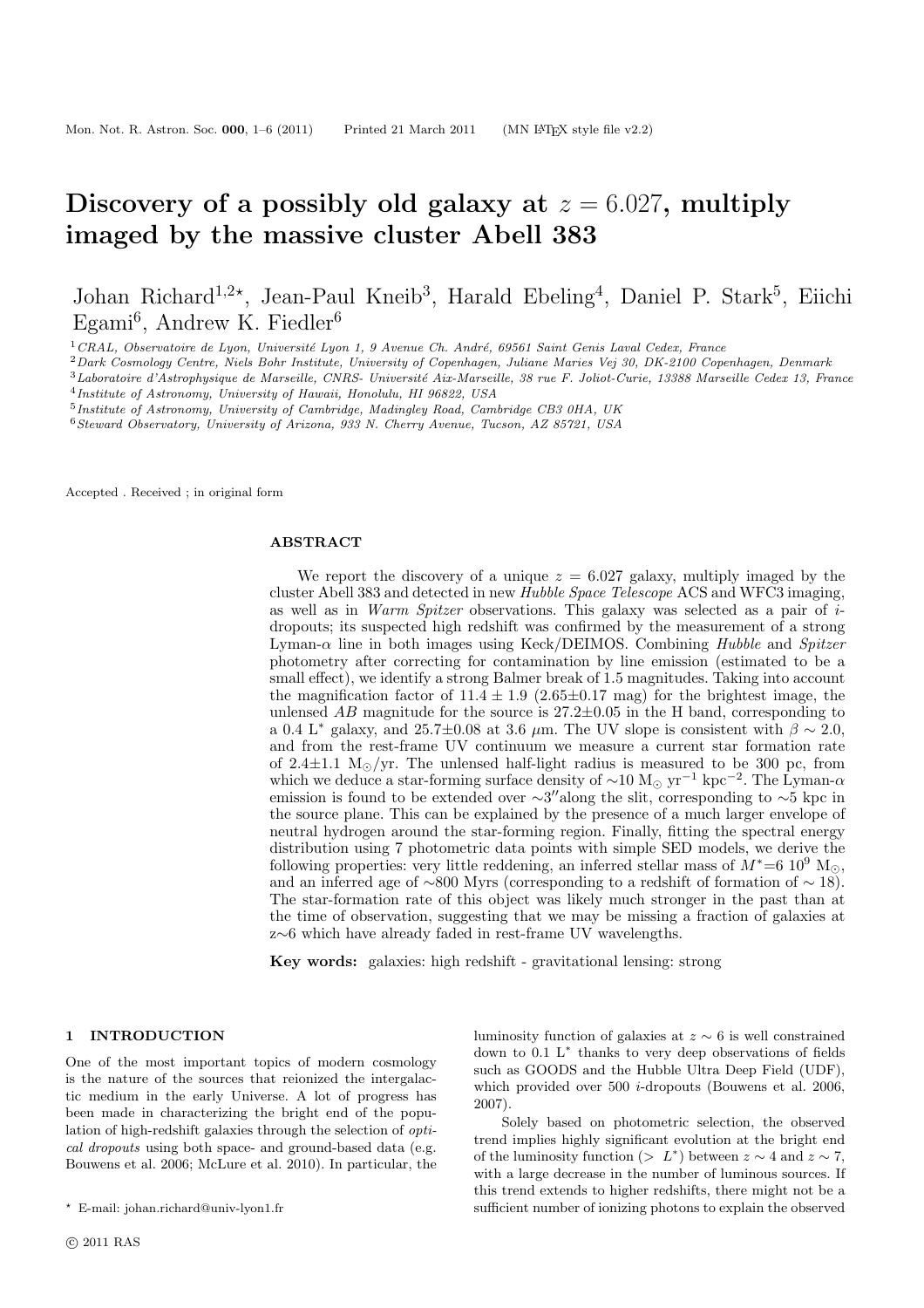change of the intergalactic medium. One possible solution to this problem would be the presence of a high number of low-mass/low-luminosity sources at these redshifts, which would contribute to the bulk of the ionizing radiation. However, only a small fraction of the currently known dropouts at  $z \sim 6$  have luminosities of 0.1-0.5L<sup>\*</sup> (L<sup>\*</sup> corresponds to  $\sim$ 26.3 AB at  $z \sim 6$ ), and even fewer are spectroscopically confirmed (Stark et al. 2010, 2011).

The newly installed Wide Field Camera 3 (WFC3) onboard the Hubble Space Telescope (HST) enables deep nearinfrared imaging that is very fast compared to any other instrument. So far most of the high-redshift work using WFC3 has been performed on deep fields, the UDF in particular, and numerous and convincing candidates for galaxies at redshifts  $z \sim 7$  (McLure et al. 2010; Bunker et al. 2010; Finkelstein et al. 2010) or even  $z \sim 10$  (Bouwens et al. 2011) have been identified. However, the typical magnitudes of these objects ( $\sim$ 27-28, and  $\sim$  29 for the  $z \sim 10$  candidate) make ground-based spectroscopy challenging. Combining WFC3 and the Spitzer Space Telescope (SST) at longer wavelengths allows us to study the star-formation history of these highredshift galaxies, and to derive constraints on the age of the stellar population and the total stellar mass, thanks to the high sensitivity of the first two IRAC channels (e.g., Egami et al. 2005). In particular, Stark et al. (2009) measured the masses of optical dropouts from  $z \sim 4$  and  $z \sim 6$ , and found no significant evolution in the ratios of stellar mass to UV light. However, ages and stellar masses are best constrained in the brightest IRAC detections and quite uncertain for faint objects.

A complementary and very powerful approach is to observe the high-redshift Universe through massive cluster lenses. Gravitational lensing offers the opportunity to perform high signal-to-noise observations of galaxies that would otherwise be too faint and distant for quantitative study. Although the intrinsic lensed volume probed by any individual cluster observation is small compared to its unlensed equivalent, gravitational amplification by clusters likely represents a unique way to perform ground-based spectroscopy of objects that are intrinsically as faint as mag∼30 (Ellis et al. 2001; Kneib et al. 2004; Richard et al. 2008).

Combining the resolution and sensitivity of the Wide-Field Camera 3 (WFC3) and the Advanced Camera for Surveys (ACS) with the magnification afforded by clusters used as gravitational telescopes the recently approved Multi-Cycle Treasury "CLASH" cluster program on HST (PI: Postman; 25 clusters; 524 orbits) offers a fresh opportunity to find and study high-redshift galaxies. Two thirds of the CLASH clusters have also been observed with SST/IRAC as part of our SST Warm Mission Exploratory Science program, "The IRAC Lensing Survey" (PI: Egami; 53 clusters; 593 hours), which obtains deep (5 hours/band) images in the two shorter-wavelength IRAC channels  $(3.6 \text{ and } 4.5 \mu \text{m})$ . Together, these two large HST and SST observing programs facilitate a detailed study of the physical properties of distant lensed galaxies.

In this letter, we report the discovery of a high-redshift i-dropout in Abell 383 (ID 12065), which we confirmed to be at  $z = 6.027$  based on Keck spectroscopy. We summarize the observations performed in Section 2 and present results of our photometric and spectroscopic analysis in Section 3. Conclusions are given in Section 4. Magnitudes are quoted in the AB system. At  $z = 6$ , 1'' on the sky corresponds to a projected distance of 5.710 kpc in the adopted cosmology  $(\Omega_m = 0.3, \Omega_\Lambda = 0.7, h = 0.7).$ 

### 2 IMAGING AND SPECTROSCOPY

HST images of the core of the massive galaxy cluster Abell 383 ( $\alpha$ =02:48:03.332,  $\delta$ =-03:31:44.98, $z$  =0.187) have been obtained with ACS and WFC3/IR between November 2010 and February 2011 in 10 filters from optical to nearinfrared (F435W, F475W, F606W, F625W, F775W, F814W, F850LP, F110W, F125W, F160W) with exposure times of 2000-3000 s per band. Individual ACS frames were corrected for charge transfer efficiency following the procedure described by Massey (2010), adjusted to correct the most recent ACS images (more details will be given in Paraficz et al. in prep.). We measured the relative shifts between different epochs of observations in a given filter and combined the ACS and WFC3 with multidrizzle (Koekemoer et al. 2002) to obtain the final images.

We then performed a search for  $i$  dropouts meeting the colour criteria  $F775W-F850LP > 1.3$  (Bouwens et al. 2006) in the strong-lensing region of the cluster. The envelope of the Brightest Cluster Galaxy (BCG) has been subtracted beforehand, using an elliptical surface-brightness model constructed with the IRAF task ELLIPSE following the technique presented in Richard et al. (2008). This model provides a good subtraction overall, except for residuals at the very centre that are due to the presence of a compact source and a dust lane, features already pointed out by Smith et al. (2005). We used SEXTRACTOR (Bertin  $\&$  Arnouts 1996) in double-image mode to obtain photometry across all HST bands. The F110W (most sensitive observation) was used as a detection image and the other bands as measurement images. Colours were measured between two bands inside the same 0.3′′ aperture and scaled to match the total magnitude in the F110W band (MAG AUTO with an isophote of  $\sim 0.6''$  diameter). We used a 3- $\sigma$  upper limit for the photometry in case of non-detections.

We identified two  $i$ -dropouts located  $10''$  north (image 5.1:  $\alpha = 02:48:03.264$ ,  $\delta = -03:31:34.77$  and  $25''$  southeast (image 5.2:  $\alpha = 02:48:04.600,\delta = -03:31:58.47$ ) of the BCG (Fig. 1). They show a strong continuum break (F775W- $F850LP > 1.9$  mag.) and their colours agree within each other to better than the  $1\sigma$  error. The background gradient around image 5.1 is efficiently removed and the increased sky noise is estimated locally by SEXTRACTOR. The measurements of both images are listed in Table 1. Our well constrained lensing model for the mass distribution in this cluster (see Section 3) predicts that both images 5.1 and 5.2 are associated with the same source (referred to as source 5), when assuming a redshift  $z > 5.5$ .

On January 3, 2011 we used the DEep Imaging Multi-Object Spectrograph (DEIMOS) on the Keck II telescope to obtain an optical spectrum with a 1.2′′-wide slit aligned to cover both images (Fig. 1). Aiming to detect Lyman- $\alpha$ emission from this source, we used the red-efficient 600ZD grating for three exposures of 1800 s. The reduction of the resulting data was performed with standard IRAF routines for bias subtraction, flat-fielding, sky subtraction and wavelength calibration. The standard star Feige 110 observed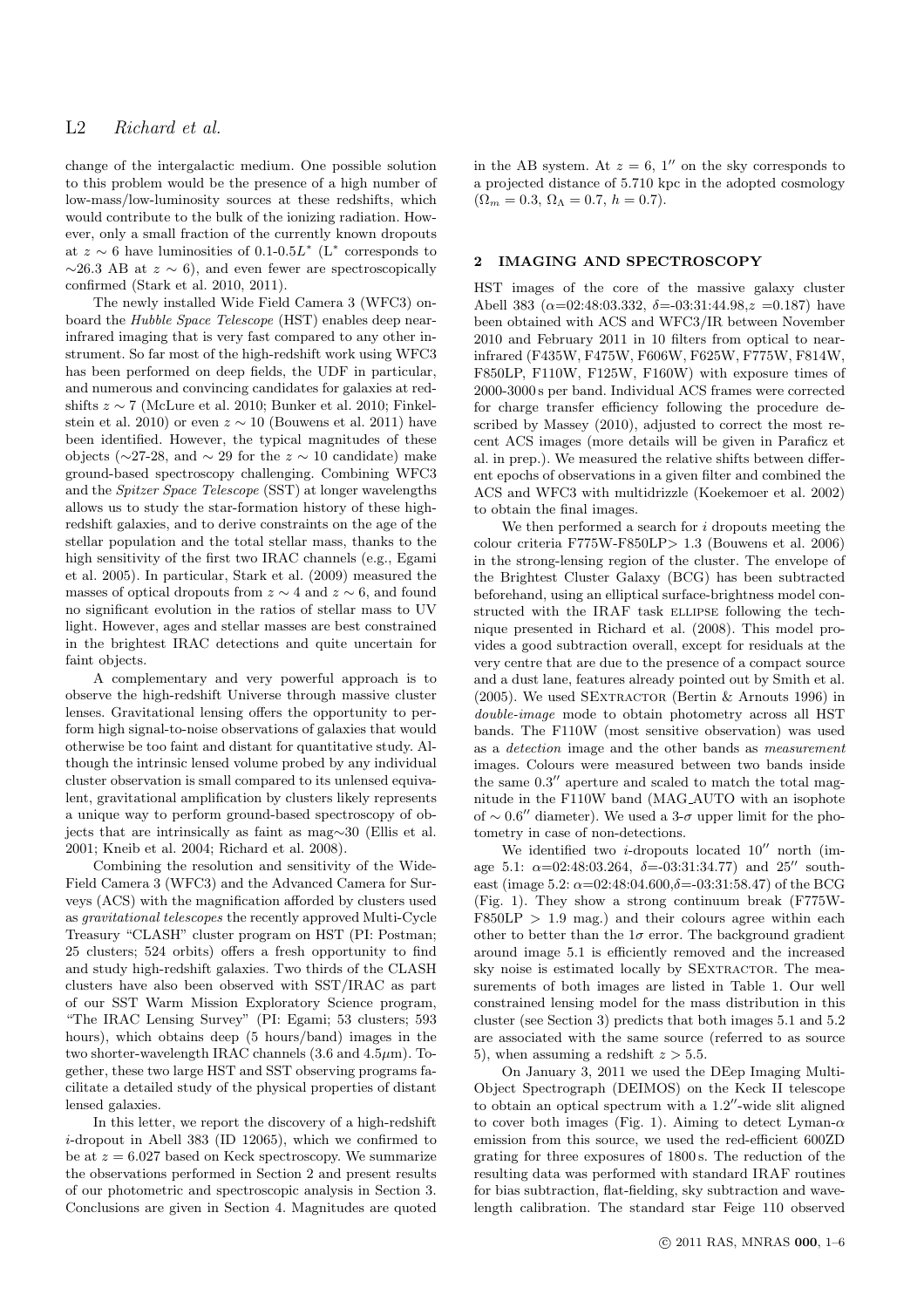A possibly old galaxy at  $z = 6.027$  lensed by Abell 383 L3

|            | Image F775W F814W |                                                                                                                                                                                                           | F850LP | F110W | F125W | F160W | $3.6 \mu m$ | $4.5 \mu m$           |
|------------|-------------------|-----------------------------------------------------------------------------------------------------------------------------------------------------------------------------------------------------------|--------|-------|-------|-------|-------------|-----------------------|
| 5.1<br>5.2 |                   | $> 26.48$ $25.63\pm0.14$ $24.54\pm0.12$ $24.65\pm0.05$ $24.57\pm0.08$ $24.66\pm0.05$ $23.10\pm0.08$<br>$> 26.48$ $26.41 \pm 0.23$ $25.35 \pm 0.21$ $25.16 \pm 0.08$ $25.18 \pm 0.08$ $25.15 \pm 0.07$ N/A |        |       |       |       |             | $22.91 + 0.08$<br>N/A |

Table 1. Summary of the measured photometry for both images.



Figure 1. Left: F814W-F110W-F160W colour image of the very core of Abell 383, together with known multiply-imaged systems (marked 1 to 5) and the critical line at  $z = 6$ . The identified i-dropout is seen as two images marked by yellow circles; the DEIMOS long-slit used in our spectroscopic follow-up is shown in white. Right: postage stamps of both images. HST and IRAC images are 3<sup>'</sup>and 6 ′′a side, respectively.

during the same night was used for flux calibration. Seeing was  $1.1''$  and conditions photometric.

A strong emission line is detected at  $8545 \text{ Å}$  at the locations of both images in the sky-subtracted spectrum (Fig. 2). We measure an integrated flux of  $2.2 \pm 0.3$   $10^{-17}$  erg  $s^{-1}$  cm<sup>-2</sup> in the extracted 1D spectrum of the brightest image (5.1) and a spatial extent of  $\sim$ 3", much larger than the seeing of the observations. The line profile shows a possible asymmetry, but due to the close proximity of a skyline the signal-to-noise is too poor for an accurate measurement of the profile on the red side. However, all available evidence (including the lensing configuration and photometry) support the identification of this line as  $Lyman-\alpha$  at a redshift  $z_{\rm spec} = 6.027 \pm 0.002$  (measured at the peak of the line).

In addition to the HST images, we used the SST/IRAC data of Abell 383 obtained at three different epochs (August 2005, September 2009, March 2010). The first data set was obtained by programme 83 (PI: G. Rieke) for a total integration time of 40 minutes/band. The second and third data sets were obtaind by programme 60034 (PI: E. Egami; "The IRAC Lensing Survey") and yielded a total 2-epoch integration time of 5 hours/band. The Basic Calibrated Data (BCD) frames were mosaicked using MOPEX (MOsaicker and Point source EXtractor), a software package distributed by the *Spitzer Science Center*, using a pixel scale of 0.<sup>"</sup> 6 (half of the original instrumental pixel scale).

Images 5.1 and 5.2 are detected in the two first IRAC channels  $(3.6\mu m$  and  $4.5\mu m$ ). We used a model of the BCG convolved with the IRAC point-spread function (PSF) to

subtract its contribution and used a larger aperture  $(2'')$  to measure the colour between the WFC3/F110W band and the IRAC bands. Using a 1′′aperture (more similar to the isophote used to infer the total magnitude) gives consistent colours but higher error bars. The WFC3 and IRAC images were convolved with an empirical IRAC PSF and a tinytim (Hook & Stoehr 2008) model of the WFC3 PSF, respectively. We checked this photometry matching between HST and SST using cluster members as well as background sources of known spectroscopic redshift. Again, the photometry for image 5.1 (scaled to the total magnitude in F110W) is listed in Table 1. IRAC colours were not measured for image 5.2 since we were unable to remove the contamination from nearby non-elliptical cluster members. As the observed IRAC colours are entirely consistent between the 3 epochs, the BCG contribution to the sky noise is within the measured errors. We adopt an average of the values from the two best epochs (2 and 3).

### 3 PHYSICAL PROPERTIES

We now estimate the strong-lensing magnification factors of images 5.1 and 5.2 based on a parametric model for the mass distribution of the cluster core. This model is constructed using LENSTOOL<sup>1</sup> (Jullo et al. 2007), and based on a similar model constrained by 4 multiply imaged systems (referred

<sup>1</sup> http://lamwws.oamp.fr/lenstool/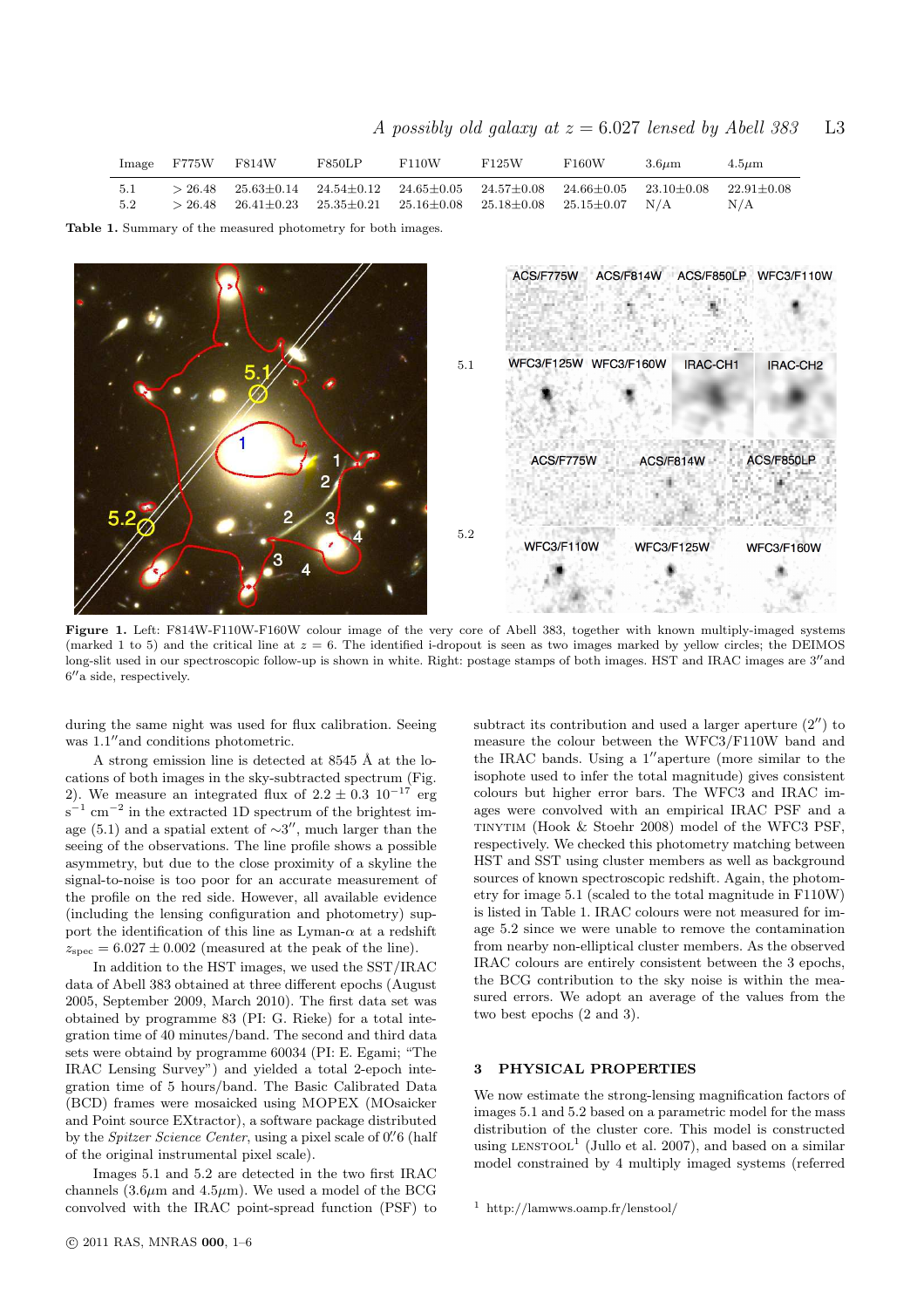## L4 Richard et al.



Figure 2. 2D long-slit spectrum as obtained with Keck/DEIMOS, covering both images 5.1 and 5.2 and showing a clear emission line at 8545 Å for both 5.1 and 5.2. The inset presents the extracted spectrum of image 5.1 around this wavelength.

to as systems 1 to 4, Fig. 1) presented previously by Smith et al. (2003) and Richard et al. (2010). Pseudo-isothermal elliptical mass distributions are used for both the clusterscale component and individual galaxies. We include in our optimisation the recent spectroscopic redshifts obtained by Newman et al. (2011) for systems 3 and 4. The location of the new pair of images identified in this letter (5.1 / 5.2) is in excellent agreement (within 0.5′′) with the predictions from this model at  $z = 6$ . We therefore use this new information as an additional constraint (system 5) to improve the mass model. From the family of best models resulting from the optimisation, we derive a magnification factor  $\mu_1 = 11.4 \pm 1.9$ and  $\mu_2 = 7.3 \pm 1.2$  for images 5.1 and 5.2, respectively. The ratio  $\mu_1/\mu_2$  is in perfect agreement with the F110W photometry. A third image (5.3) is predicted but is demagnified and located at the very centre of the BCG, making its detection extremely challenging, if not impossible.

Taking into account these magnification factors, we derive intrinsic properties for the original background source 5. Its unlensed F110W (J band) magnitude (27.4 AB) corresponds to an  $\sim 0.4L^*$  galaxy at  $z = 6$ , which makes it more representative of the galaxy population at this redshift than brighter objects, such as the i-dropout identified in Abell 1703 (Richard et al. 2009) which corresponds to a  $\sim 3.6L^*$  galaxy. A particularly interesting feature of source 5 is the large magnitude break  $(1.50 \pm 0.10$  mag) between the H band (F160W) and the two first channels of IRAC, passbands that straddle the location of the rest-frame Balmer break. In order to interpret the implications of this break for the properties of the underlying stellar populations, we performed a Spectral Energy Distribution (SED) fit of image 5.1 (highest S/N image) with a library of spectral templates following the precepts discussed in detail by Stark et al. (2009). The main parameters we aim to derive are the total stellar mass (M<sup>∗</sup> ), the current star-formation rate (SFR) and the age of the stellar population  $(T)$ . To this end, we removed the contribution of the measured Lyman- $\alpha$  line in the F814W and F850LP photometry, and then fit Charlot & Bruzual(2007, S. Charlot, private communication) stellarpopulation synthesis models to the observed SEDs. We considered exponentially decaying star formation histories of the form  $SFR(t) \simeq \exp(-t/\tau)$  with e-folding times of  $\tau = 10$ ,

70, 100, 300, and 500 Myr, in addition to models with continuous star formation  $(CSF)$ . T is restricted to the range of 10 to 1000 Myr (the age of the universe at  $z \sim 6$ ). We use a Salpeter initial mass function (IMF) (Salpeter 1955) and the dust extinction law of Calzetti et al. (2000) with  $0.0 < E(B-V) < 1.0$ . Finally, we allow the metallicity to vary between solar  $(Z_{\odot})$  and 0.2  $Z_{\odot}$ , but note that metallicity is degenerate with reddening and has a second-order effect on the SED. Absorption by the intergalactic medium is accounted for following Meiksin (2006).

We next consider the possibility that the strong break between the H band and the IRAC channels is due to contamination by nebular emission lines. Strong H $\alpha$ , H $\beta$  and [OIII] lines would all fall into the IRAC bands and could boost the continuum, mimicking a stronger Balmer break (Schaerer & de Barros 2010). We correct for this effect as follows: the SFR estimated from SED fitting is consistent with the observed Lyman- $\alpha$  flux, when assuming an aperture correction of a factor of 2 and (conservatively) 1/3 case B for Lyman- $\alpha$ . We predict observed fluxes  $f_{H\alpha} = 1.46 \; 10^{-17}$ ,  $f_{H\beta} = 5.1 \; 10^{-18}$  and  $f_{\text{[OIII]}} = 6.7 \; 10^{-18}$  (cgs units, both [OIII] lines average from COSMOS galaxies, Zoubian et al. 2011 in prep.). We therefore lower the fluxes by 0.06 and 0.04 magnitudes at 3.6  $\mu$ m and 4.5 $\mu$ m, respectively, thereby eliminating contamination from unresolved line emission. This correction is negligible and we observe no significant change in the best-fit model using this updated photometry.

The observed SED and the best-fitting template are presented in Fig. 3. The best fit is achieved for a  $\tau = 500$  Myr star-formation history. The full set of templates gives an age range of T=640-940 Myrs (within a  $\Delta \chi^2 = 3$  from the best model), depending on the exact star-formation history, corresponding to a redshift of formation of  $z_f = 18 \pm 4$ . More punctuated star-formation histories ( $\tau = 10 - 100$ ) Myrs) could produce similar Balmer breaks with ages of only  $T = 130 - 300$  Myrs, but they produce much poorer fits to the data  $(\Delta \chi^2 \sim 50, \text{Fig. 3}).$  However, we acknowledge these are simple models and age-dependent dust extinction (Poggianti et al. 2001) as well as more complex star-formation histories (two-component models, with bursts on top of a continuous star-formation) could provide younger ages. This would affect the inferred ages more strongly than the inferred stellar masses, which are more independent of the assumed star-formation history. The most precise measurement is the rest-frame V-band luminosity of  $2.2^{+0.97}_{-0.42}$   $10^{10}$ L⊙. The inferred values from the best fit model are a stellar mass of  $M^* = 6.3^{+2.8}_{-1.2} 10^9$  M<sub>☉</sub>, current SFR of 3.2 $\pm$ 1.1  $M_{\odot}/yr$ , and specific SFR (*SSFR* = *SFR/M*<sup>\*</sup>, e.g. Brinchmann et al. 2004) of  $\sim 5 \times 10^{-10} \text{ yr}^{-1}$  indicate relatively vigorous star formation similar to the one found by Egami et al. (2005). Note that the relative error in the magnification factor has been added in quadrature for all intrinsic values. The rest-frame UV photometry, around  $1500 \text{ Å}$ , is consistent with a model of constant AB magnitude, or equivalently with a slope of  $\beta \sim 2$  (defined as  $f_{\lambda} \propto \lambda^{-\beta}$ ). This is consistent with the very small amount of dust  $(E(B-V) < 0.06)$  in the best-fit model, and also with the results found for  $z \sim 7$ dropouts in the UDF (Bouwens et al. 2010).

Interestingly, image 5.1 of the galaxy is well resolved in the WFC3/F110W image, as an ellipse of size  $\sim 0.55'' \times 0.3''$ based on well detected pixels. We measure a half-light radius  $r_h = 0.21''$  with SEXTRACTOR, correspond-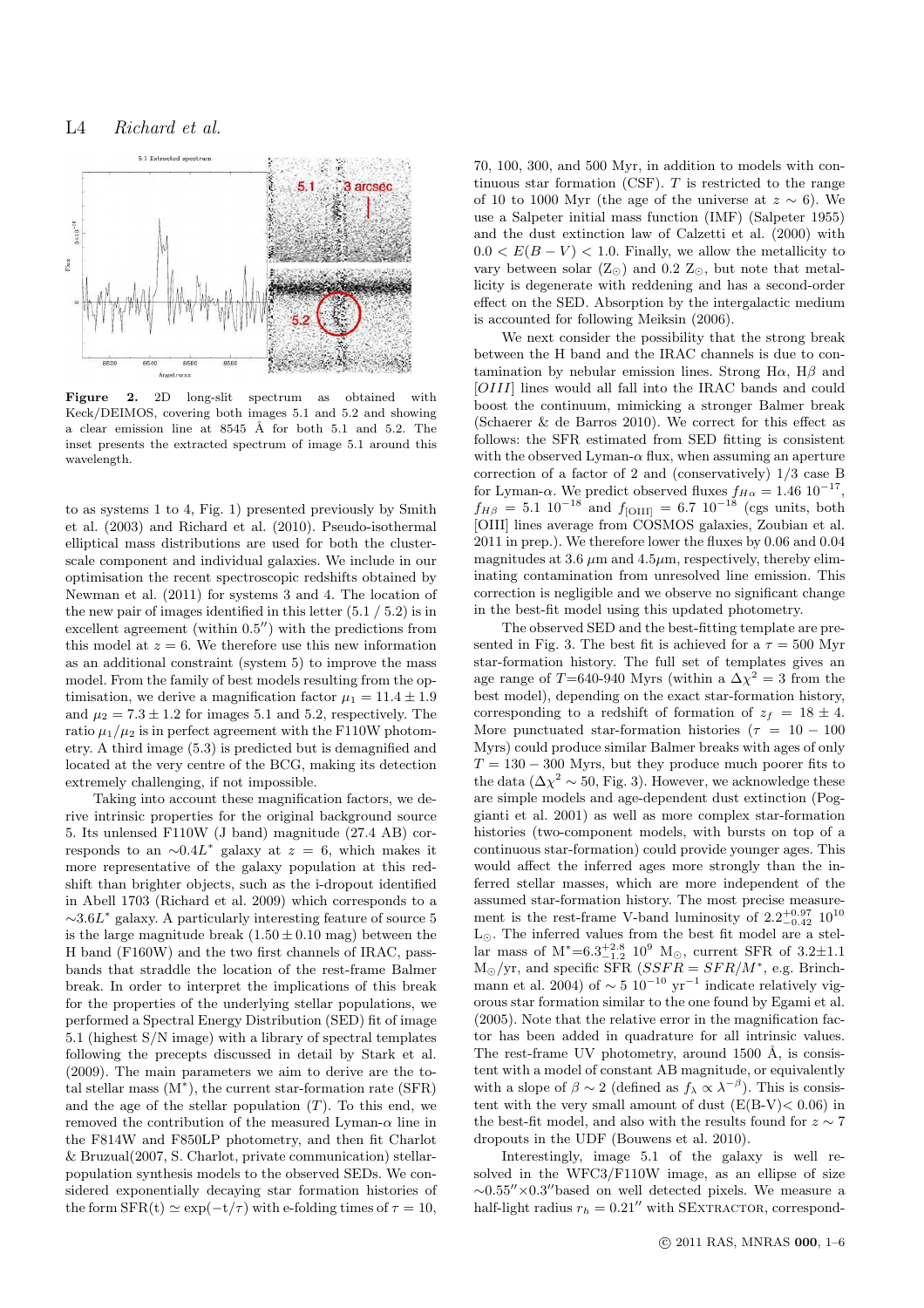

Figure 3. Observed SED of image 5.1 (black data points) and model templates. The black curve represents the best fit to the photometry ( $\tau = 500$  Myrs), whereas the blue/red curves show the best fit for younger but more punctuated star-formation histories ( $\tau = 10/100$  Myrs respectively), giving a poorer fit to the photometry.

ing to a source-plane radius of 0.06′′, or 0.3 kpc after correcting for the PSF contribution. In comparison, the 3′′extent of Lyman- $\alpha$  emission observed with DEIMOS, at least in the direction of the slit orientation, corresponds to a 5 kpc diameter in the source plane. This discrepancy consititutes strong evidence for the presence of a large envelope of neutral hydrogen surrounding the star-forming region responsible for the UV emission (Steidel et al. 2011). Of course, as these size measurements are given in UV rest-frame, it is quite likely that the source is imbedded in a lower surface- brightness halo, and the low reddening inferred would be coming from the UV-bright component. Nevertheless, a possible 3′′ diameter dusty component would have been resolved with IRAC.

### 4 AN EVOLVED GALAXY IN A YOUNG UNIVERSE ?

Taken at face value, the presence of a large optical break and an inferred mature stellar population (∼800 Myrs) only 1 Gyr after the Big Bang is challenging. As previously discussed, this value depends on the assumptions made in the standard models of star-formation history used. Mobasher et al. (2005) reported a similarly strong Balmer break for a brighter and more massive galaxy at  $z \sim 6.5$ , which, however, still lacks spectroscopic confirmation despite numerous attempts. If we compare the intrinsic (i.e., demagnified) properties of this lensed galaxy with those of the 16 i-dropouts with spectroscopic redshifts analysed by Eyles et al. (2007) and fit with similar SED models, this galaxy is 1 magnitude fainter in rest-frame UV ( $F850LP = 27.4$ ) but has a similar flux redward of the Balmer break (although with a much stronger detection thanks to its magnification by the cluster lens) and therefore the same typical mass. The small size of the star-forming region implies a star-formation surface density of  $\sim 10 \, \text{M}_{\odot} \, \text{yr}^{-1} \, \text{kpc}^{-2}$ , comparable to the most intense starburst activity observed locally (Kennicutt 1998) and allowing this object to drive strong winds.

The detection of a large Balmer break, at such a high significance, is quite remarkable and demonstrates that subluminous systems (when selected in the UV) may not always be observed at a young stage of evolution. This is consistent with results obtained from IRAC stacking of faint  $z = 6 - 7$ field galaxies (Stark et al. 2009; Labbé et al. 2010), and 15% of the Stark et al. (2009) sample of bright i-dropouts show similar Balmer breaks. Thanks to the magnification provided by gravitational lensing, we can measure this feature in faint individual objects. This result is important both for estimating the mass function at high redshift, and even more for understanding the process of reionisation, as it implies a significant contribution at  $z > 10$  from the progenitors of these objects.

From our knowledge of the UV luminosity function at  $z \sim 6$  (Bouwens et al. 2006), we expect ~ 0.5 objects of this kind per CLASH cluster in the strong-lensing (multiply imaged) regime down to  $0.2 L<sup>*</sup>$ . Deeper WFC3 and ACS observations of strong-lensing clusters would efficiently make use of the Spitzer Warm mission program and allow us to measure the distribution of Balmer breaks in a larger sample down to even fainter magnitudes, and thus to precisely determine the mass function.

#### ACKNOWLEDGMENTS

We thank the referee for a report that improved the presentation of our results. JR acknowledges support from the Dark Cosmology Centre. JPK acknowledges support from the CNRS. DPS acknowledges support from STFC. The Dark Cosmology Centre is funded by the Danish National Research Foundation. Data presented herein were obtained as part of a Multi-Cycle Program from the NASA/ESA Hubble Space Telescope (#12065). This work is based in part on observations made with the Spitzer Space Telescope, which is operated by the Jet Propulsion Laboratory, California Institute of Technology under a contract with NASA, and support was provided by NASA through an award issued by JPL/Caltech. Part of the work is also based on observations at the W.M. Keck Observatory. The authors recognise and acknowledge the very significant cultural role and reverence that the summit of Mauna Kea has always had within the indigenous Hawaiian community. We are most fortunate to have the opportunity to conduct observations from this mountain. This work received support from Agence Nationale de la Recherche bearing the reference ANR-09- BLAN-0234-01.

### **REFERENCES**

Bertin E., Arnouts S., 1996, A&AS, 117, 393

- Bouwens R. J., Illingworth G. D., Blakeslee J. P., Franx M., 2006, ApJ, 653, 53
- Bouwens R. J., Illingworth G. D., Franx M., Ford H., 2007, ApJ, 670, 928
- Bouwens R. J., Illingworth G. D., Labbe I., Oesch P. A., Trenti M., Carollo C. M., van Dokkum P. G., Franx M., et al., 2011, Nature, 469, 504
- Bouwens R. J., Illingworth G. D., Oesch P. A., Trenti M., Stiavelli M., Carollo C. M., Franx M., van Dokkum P. G., Labbé I., Magee D., 2010, ApJ, 708, L69